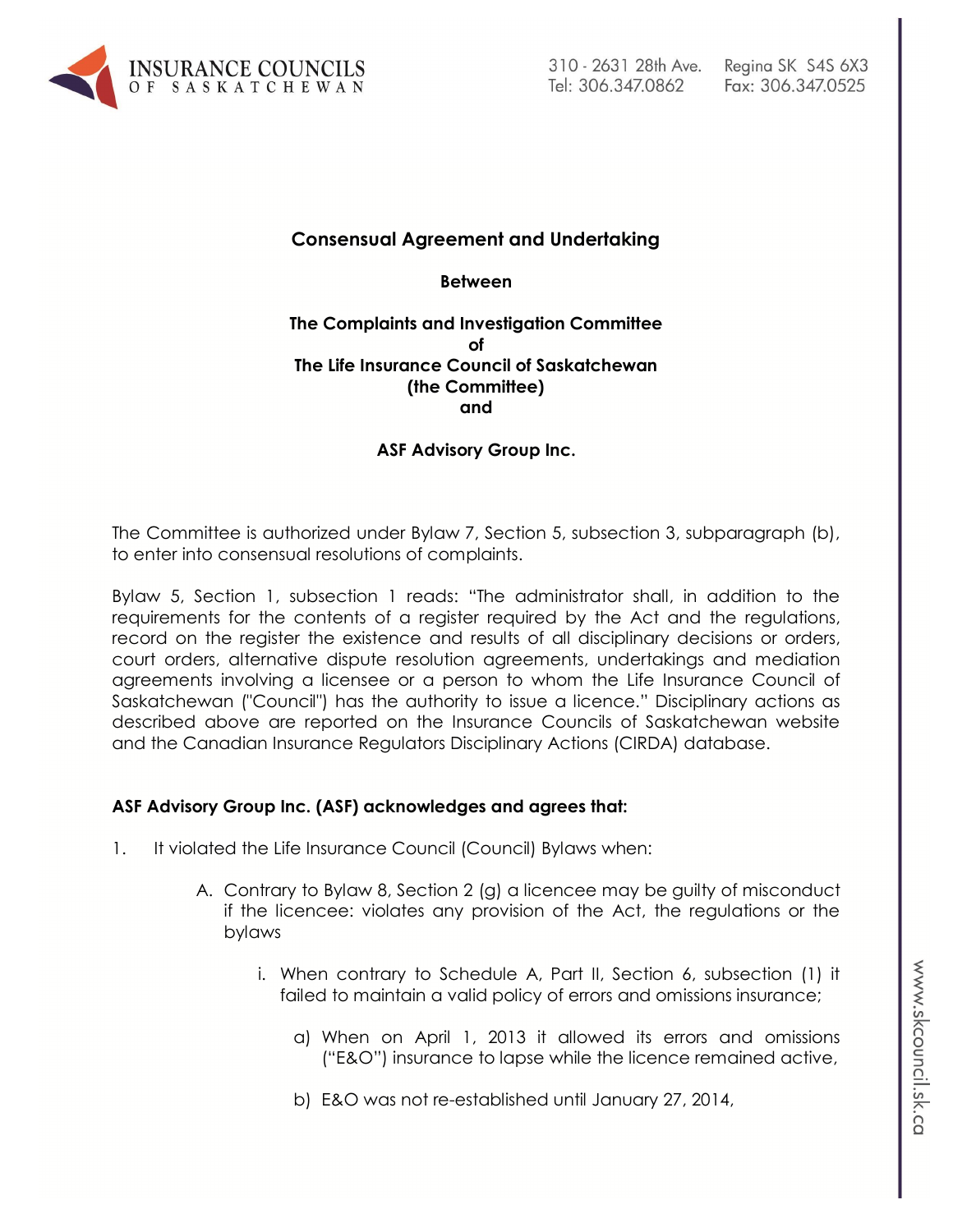- c) ASF was without E&O coverage for 301 days; and
- ii. When contrary to Schedule A, Part II, Section 6, subsection (2) it failed to immediately notify Council of cancellation or non-renewal of its errors and omissions insurance.
- 2. Its rights to appear before a Discipline Committee of Council have been explained to it and it fully understands it's rights and/or obligations under Council Bylaw 10;
- 3. It waives its rights to appear before a Discipline Committee and undertakes not to exercise any appeal rights it may have under Council Bylaw 10, Section 3 or *The Saskatchewan Insurance Act,* (the Act) as it relates to matters set out in this Consensual Agreement and Undertaking (Agreement).
- 4. This Agreement does not preclude Council from pursuing any other investigation against ASF for activities not identified in this Agreement that may be in violation of Council Bylaws or the Act.
- 5. It has been advised by the Committee that it is in its interests to obtain independent legal advice before entering into this Agreement.
	- a. ASF has obtained such independent legal advice and is satisfied with the same, prior to executing this Agreement, or
	- b. ASF has willingly chosen not to obtain such advice prior to executing this Agreement.
- 6. ASF hereby affirms that it has read and understood the terms of this Agreement, and is signing it voluntarily and of its own free will.

## **ASF, having waived his rights, undertakes to:**

- 1. Pay a fine in the amount of \$1,791.00; and
- 2. Reimburse Council's investigation costs in the amount of \$330.00.
- 3. ASF will pay all fines and investigative costs within 30 days of receipt of this Agreement.
- 4. ASF will ensure E&O insurance is in place while ASF continues to hold an insurance licence.